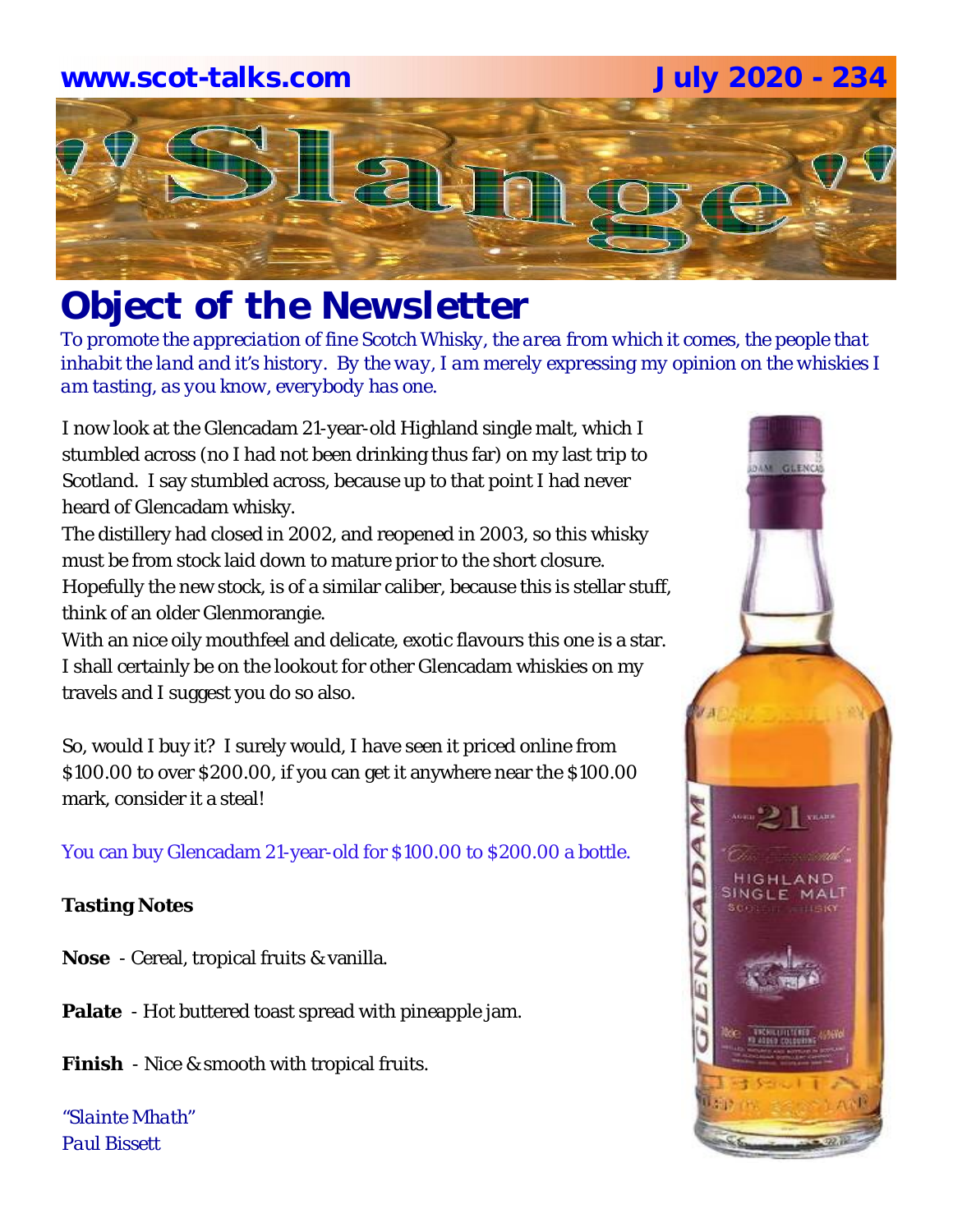# **www.scot-talks.com July 2020 - 234**



# **Whisky Horizons**

By Maria Fabrizio

# 10 Questions About Scotch, Answered

For a nation of only 5.4 million souls that ranks 117th in the world in geographic size, Scotland punches way above its weight when it comes to whisky production. You could quite literally spend the rest of your life exploring Scotch whisky—as the native spirit is known—and still not come close to sampling all of the several thousand brands of scotch in existence. That kind of breadth and depth can be intimidating, but it doesn't have to be. If you begin at the beginning—a logical starting point if there ever was one—and learn the basics, you can wade smoothly into the category and have years of enjoyment in front of you. Here, an entry-level menu of questions about the stuff that gets exported out of Scotland at a rate of 40 bottles per second (no, really: 40 bottles per *second*).

# What happened to the "e" in Scotch whisky?

The word "whiskey" is spelled with an "e" unless it refers to the Scotch, Canadian, or Japanese versions, in which case it's 'whisky.' That 'e' gets dropped in Loch Ness, or over the plains of Saskatchewan, or the Sea of Japan.

### What makes a whisky Scotch?

Scotch is the name for whisky that's made in Scotland. It must be aged in oak barrels for a minimum of three years. Beyond the oak requirement, there's no restriction on the type of oak barrel, so scotch can be aged in new or used barrels, ex-Bourbon or ex-sherry casks, and others, so long as they're made of oak.

### What is single malt Scotch?

It's very simple: single malt is whisky that's produced at one distillery, from malted barley. That's it. (Single malts can be, and usually are, composed of whiskies from different barrels, blended together, but they must all be from the same distillery.)

### How about blended scotch?

Also simple: blended Scotch whisky is sourced from multiple distilleries, and they don't all have to be from malted barley. They also include grain whiskies. They are then blended together to achieve a balanced, consistent flavor profile.

### Can you mix scotch into cocktails?

Most definitely. Blended scotch anchors some of the best and most excellently named classic cocktails, from the Rob Roy and the Rusty Nail to the Godfather and the Blood and Sand. And it is much more versatile and mixable than people give it credit for. Good blended scotch is well balanced and therefore fits seamlessly with a range of cocktail flavor profiles, from sweet to savory to spicy.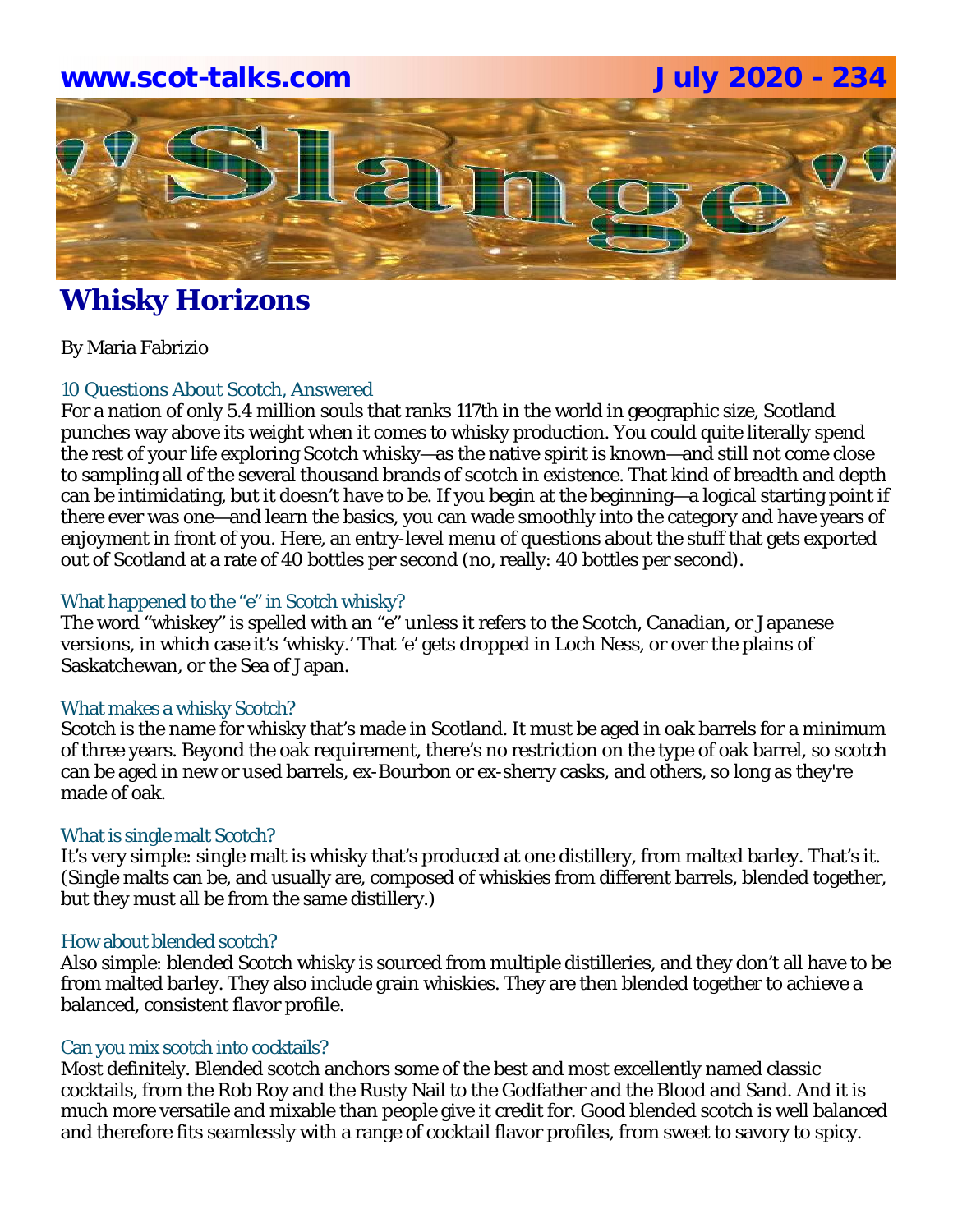# **www.scot-talks.com July 2020 - 234**

Below is a simple guide to help you choose your single malt Whisky, and the flavor notes you should expect from it. Being Scottish I recommend you find a likely candidate and try it in a bar before buying the whole bottle. This Issue; Glencadam 21-year-old. For more information on Glencadam whiskies go to www.glencadamwhisky.com

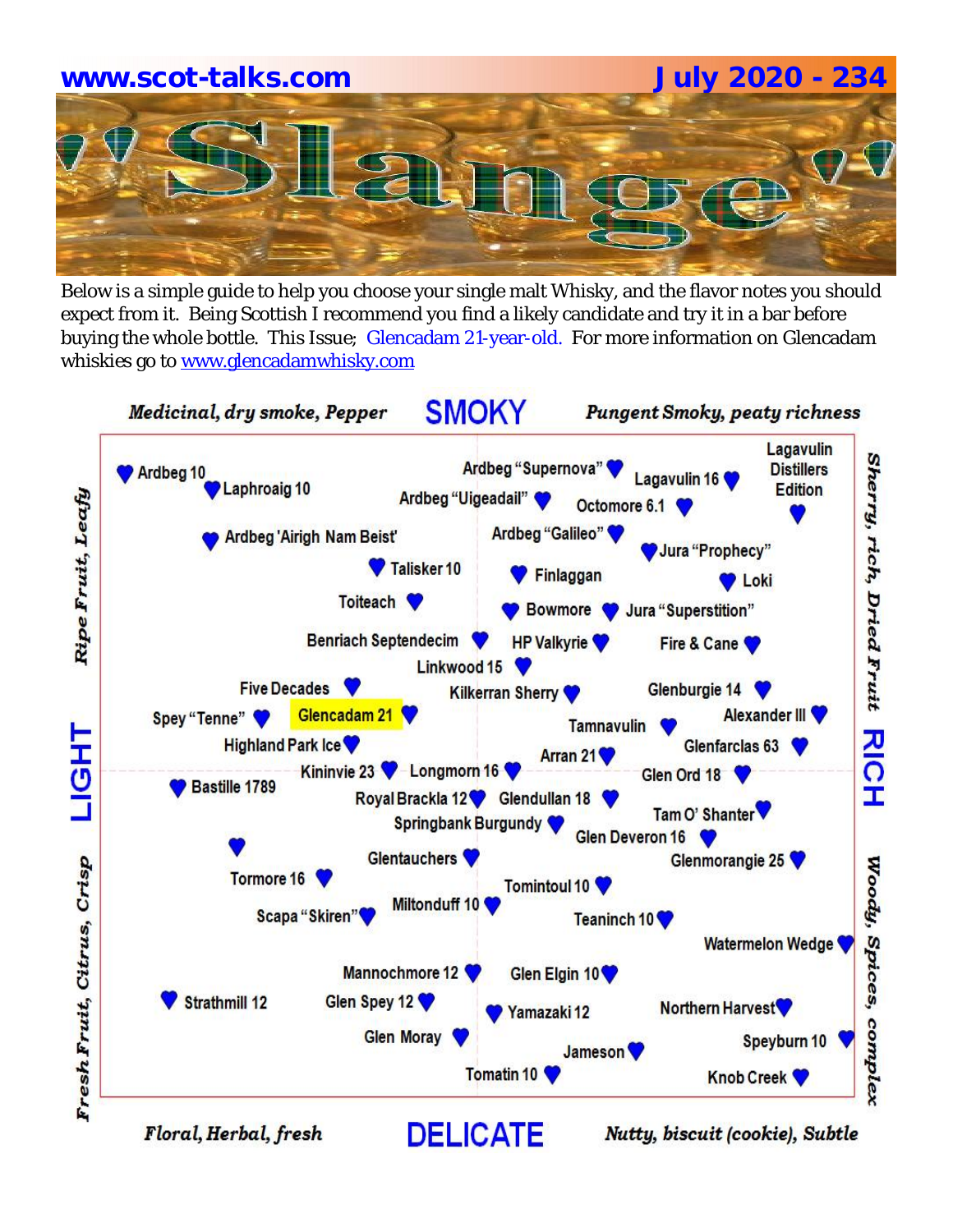# **www.scot-talks.com July 2020 - 234** -211

# **Whisky Horizons Cont.**

# Is single malt better than blended?

In a word: No. In fact, in the early days of the craft, single malts were so rough that self-taught artisans used to combine them to smooth out the rough edges and create a more harmonious flavor profile. This was the beginning of blended scotch, which, way back then, was usually superior to single malt. Today, it's a matter of personal preference. Whisky experts often use a musical analogy to explain the difference: think of blended scotch as an orchestra working together in complementary fashion, whereas single malt is a jazz soloist with a unique style. But make no mistake, blending whiskies is a genuine art form. Additionally, roughly 90% of single malt scotch is produced to ultimately end up in blended scotch, and 90% of scotch consumed around the world is blended.

# Which brand of whisky has access to more distilleries than any other?

Johnnie Walker Blended Scotch Whisky, which composes its blends from 29 distilleries spread across the four corners of Scotland. There are 12 blenders looking after all of the Johnnie Walker whiskies and, led by Master Blender Jim Beveridge, they ensure that each one retains the consistency and depth of flavor that's made Johnnie Walker the worldwide icon it is today.

### Wait, blending is an art form?

On second thought, it's part science, part art. Master blenders—of which there are only 12 in the entire world—undergo intense scientific training before they embark on their career of nosing and blending hundreds of whiskies. Most individual blended scotches are composed of dozens of whiskies. The blender has to ensure that the product tastes the same year-after-year, even if supply of one of the whiskies in the blend is not available because of slow production or lack of resources. The job requires immense skill, and a refined sense of smell and taste—not to mention the endurance to nose up to 600 casks a day and climb to the top rack of the warehouse on a frigid winter's day.

# Is scotch snooty?

Any liquid that was known in its earliest days as *aqua vitae* (latin for "water of life") can hardly be called snooty, and in Scotland, anyway, the stuff was (and is) equally beloved across all spectrums of society. How much do Scots identify with their native liquid? According to *Business Insider*, scotch makes up an astonishing 73% of Scotland's total export output—and 20% of the entire UK's total food and drink exports. Somewhere along the line, though, it did pick up that reputation, but it's not deserved: there are excellent scotches at every price point, and everyone is welcome. There's no special knowledge you have to have to enjoy scotch.